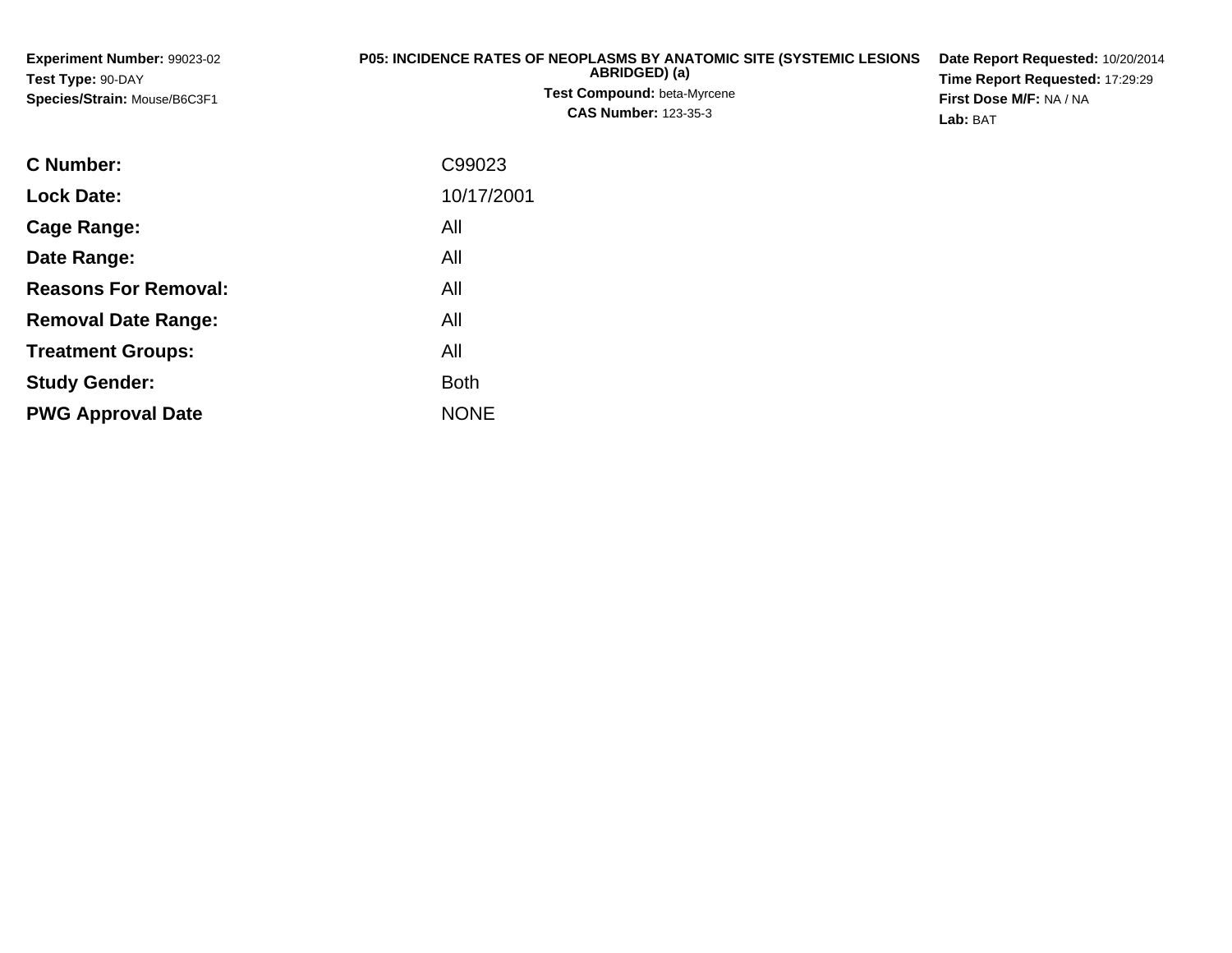| Experiment Number: 99023-02<br>Test Type: 90-DAY | P05: INCIDENCE RATES OF NEOPLASMS BY ANATOMIC SITE (SYSTEMIC LESIONS | Date Report Requested: 10/20/2014<br>Time Report Requested: 17:29:29 |                                     |             |             |              |
|--------------------------------------------------|----------------------------------------------------------------------|----------------------------------------------------------------------|-------------------------------------|-------------|-------------|--------------|
| Species/Strain: Mouse/B6C3F1                     |                                                                      | ABRIDGED) (a)<br>Test Compound: beta-Myrcene                         |                                     |             |             |              |
|                                                  |                                                                      | <b>CAS Number: 123-35-3</b>                                          | First Dose M/F: NA / NA<br>Lab: BAT |             |             |              |
| <b>B6C3F1 Mouse MALE</b>                         | 0 G/KG                                                               | G/KG<br>0.25                                                         | G/KG<br>0.5                         | G/KG<br>1.0 | G/KG<br>2.0 | G/KG<br>4.0  |
| <b>Disposition Summary</b>                       |                                                                      |                                                                      |                                     |             |             |              |
| <b>Animals Initially In Study</b>                | 10                                                                   | 10                                                                   | 10                                  | 10          | 10          | 10           |
| <b>Early Deaths</b>                              |                                                                      |                                                                      |                                     |             |             |              |
| <b>Moribund Sacrifice</b>                        |                                                                      |                                                                      |                                     |             | 5           | $\mathbf{2}$ |
| <b>Natural Death</b>                             |                                                                      |                                                                      |                                     |             | 4           | 8            |
| <b>Survivors</b>                                 |                                                                      |                                                                      |                                     |             |             |              |
| <b>Terminal Sacrifice</b>                        | 10                                                                   | 10                                                                   | 10                                  | 10          | 1           |              |
| <b>Animals Examined Microscopically</b>          | 10                                                                   | 10                                                                   | 10                                  | 10          | 10          | 10           |
| <b>ALIMENTARY SYSTEM</b>                         |                                                                      |                                                                      |                                     |             |             |              |
| Esophagus                                        | (10)                                                                 | (0)                                                                  | (0)                                 | (10)        | (10)        | (10)         |
| Gallbladder                                      | (10)                                                                 | (0)                                                                  | (0)                                 | (10)        | (9)         | (8)          |
| Intestine Large, Cecum                           | (10)                                                                 | (0)                                                                  | (0)                                 | (10)        | (10)        | (9)          |
| Intestine Large, Colon                           | (10)                                                                 | (0)                                                                  | (0)                                 | (10)        | (8)         | (8)          |
| Intestine Large, Rectum                          | (10)                                                                 | (0)                                                                  | (0)                                 | (10)        | (10)        | (9)          |
| Intestine Small, Duodenum                        | (10)                                                                 | (0)                                                                  | (0)                                 | (10)        | (9)         | (6)          |
| Intestine Small, Ileum                           | (10)                                                                 | (0)                                                                  | (0)                                 | (10)        | (9)         | (7)          |
| Intestine Small, Jejunum                         | (10)                                                                 | (0)                                                                  | (0)                                 | (10)        | (8)         | (6)          |
| Liver                                            | (10)                                                                 | (10)                                                                 | (10)                                | (10)        | (10)        | (10)         |
| Oral Mucosa                                      | (10)                                                                 | (0)                                                                  | (0)                                 | (10)        | (10)        | (10)         |
| Pancreas                                         | (10)                                                                 | (10)                                                                 | (10)                                | (10)        | (10)        | (10)         |
| Salivary Glands                                  | (10)                                                                 | (0)                                                                  | (0)                                 | (10)        | (10)        | (10)         |
| Stomach, Forestomach                             | (10)                                                                 | (10)                                                                 | (10)                                | (10)        | (10)        | (10)         |
| Stomach, Glandular                               | (10)                                                                 | (0)                                                                  | (0)                                 | (10)        | (10)        | (10)         |
| CARDIOVASCULAR SYSTEM                            |                                                                      |                                                                      |                                     |             |             |              |
| <b>Blood Vessel</b>                              | (10)                                                                 | (0)                                                                  | (0)                                 | (10)        | (9)         | (10)         |
| Heart                                            | (10)                                                                 | (0)                                                                  | (0)                                 | (10)        | (10)        | (10)         |

b - Primary tumors: all tumors except metastatic tumors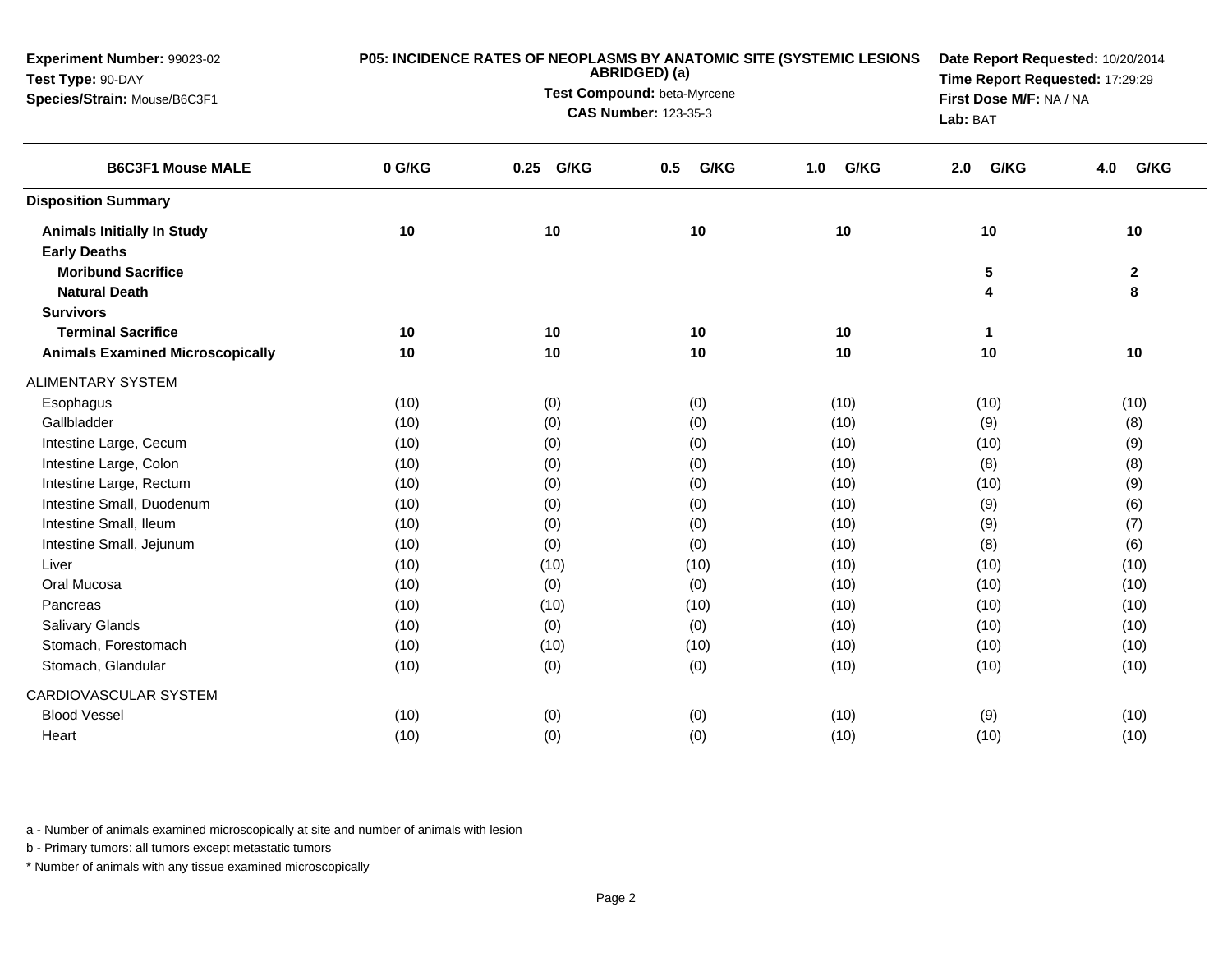| Experiment Number: 99023-02<br>Test Type: 90-DAY<br>Species/Strain: Mouse/B6C3F1 | P05: INCIDENCE RATES OF NEOPLASMS BY ANATOMIC SITE (SYSTEMIC LESIONS | Date Report Requested: 10/20/2014<br>Time Report Requested: 17:29:29<br>First Dose M/F: NA / NA |                             |             |             |             |
|----------------------------------------------------------------------------------|----------------------------------------------------------------------|-------------------------------------------------------------------------------------------------|-----------------------------|-------------|-------------|-------------|
|                                                                                  |                                                                      |                                                                                                 | <b>CAS Number: 123-35-3</b> |             | Lab: BAT    |             |
| <b>B6C3F1 Mouse MALE</b>                                                         | 0 G/KG                                                               | 0.25<br>G/KG                                                                                    | G/KG<br>0.5                 | G/KG<br>1.0 | G/KG<br>2.0 | G/KG<br>4.0 |
| <b>ENDOCRINE SYSTEM</b>                                                          |                                                                      |                                                                                                 |                             |             |             |             |
| <b>Adrenal Cortex</b>                                                            | (10)                                                                 | (0)                                                                                             | (0)                         | (10)        | (10)        | (10)        |
| Adrenal Medulla                                                                  | (10)                                                                 | (0)                                                                                             | (0)                         | (10)        | (10)        | (10)        |
| Parathyroid Gland                                                                | (9)                                                                  | (0)                                                                                             | (0)                         | (9)         | (7)         | (6)         |
| <b>Pituitary Gland</b>                                                           | (10)                                                                 | (0)                                                                                             | (0)                         | (10)        | (10)        | (10)        |
| <b>Thyroid Gland</b>                                                             | (10)                                                                 | (0)                                                                                             | (0)                         | (10)        | (10)        | (10)        |
| <b>GENERAL BODY SYSTEM</b><br>None                                               |                                                                      |                                                                                                 |                             |             |             |             |
| <b>GENITAL SYSTEM</b>                                                            |                                                                      |                                                                                                 |                             |             |             |             |
| <b>Coagulating Gland</b>                                                         | (10)                                                                 | (0)                                                                                             | (0)                         | (10)        | (9)         | (10)        |
| Epididymis                                                                       | (10)                                                                 | (0)                                                                                             | (0)                         | (10)        | (10)        | (10)        |
| <b>Preputial Gland</b>                                                           | (10)                                                                 | (0)                                                                                             | (0)                         | (10)        | (10)        | (10)        |
| Prostate                                                                         | (10)                                                                 | (0)                                                                                             | (0)                         | (10)        | (10)        | (10)        |
| <b>Seminal Vesicle</b>                                                           | (10)                                                                 | (0)                                                                                             | (0)                         | (10)        | (10)        | (10)        |
| <b>Testes</b>                                                                    | (10)                                                                 | (10)                                                                                            | (10)                        | (10)        | (10)        | (10)        |
| <b>HEMATOPOIETIC SYSTEM</b>                                                      |                                                                      |                                                                                                 |                             |             |             |             |
| <b>Bone Marrow</b>                                                               | (10)                                                                 | (10)                                                                                            | (10)                        | (10)        | (10)        | (10)        |
| Lymph Node, Mandibular                                                           | (10)                                                                 | (10)                                                                                            | (10)                        | (9)         | (9)         | (10)        |
| Lymph Node, Mesenteric                                                           | (10)                                                                 | (10)                                                                                            | (10)                        | (10)        | (10)        | (10)        |
| Spleen                                                                           | (10)                                                                 | (10)                                                                                            | (10)                        | (10)        | (10)        | (10)        |
| Thymus                                                                           | (10)                                                                 | (10)                                                                                            | (10)                        | (10)        | (10)        | (10)        |
| <b>INTEGUMENTARY SYSTEM</b>                                                      |                                                                      |                                                                                                 |                             |             |             |             |
| <b>Mammary Gland</b>                                                             | (1)                                                                  | (0)                                                                                             | (0)                         | (0)         | (0)         | (0)         |
| Skin                                                                             | (10)                                                                 | (0)                                                                                             | (0)                         | (10)        | (10)        | (10)        |
| MUSCULOSKELETAL SYSTEM                                                           |                                                                      |                                                                                                 |                             |             |             |             |
| <b>Bone</b>                                                                      | (10)                                                                 | (0)                                                                                             | (0)                         | (10)        | (10)        | (10)        |

b - Primary tumors: all tumors except metastatic tumors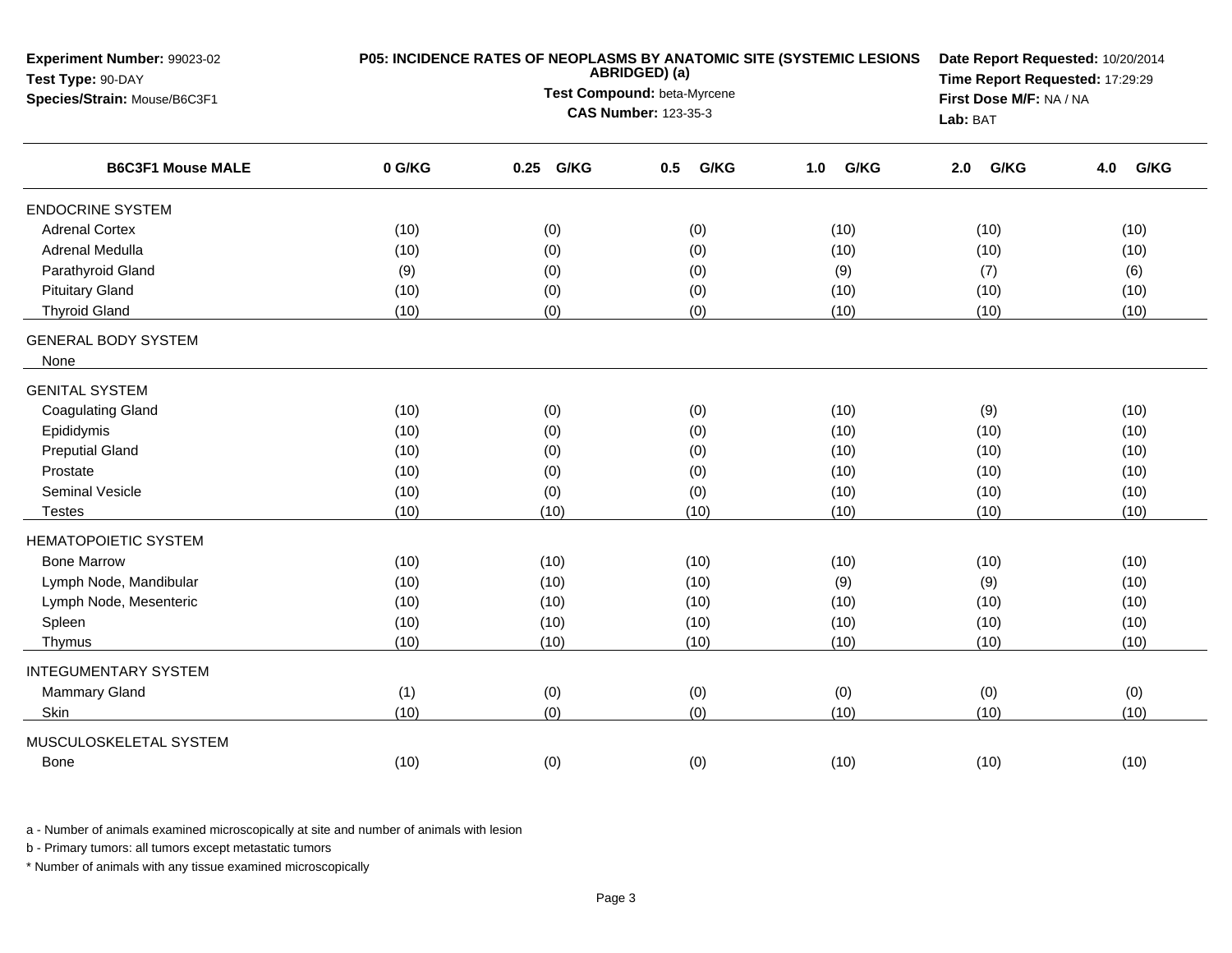| Experiment Number: 99023-02<br>Test Type: 90-DAY<br>Species/Strain: Mouse/B6C3F1 | P05: INCIDENCE RATES OF NEOPLASMS BY ANATOMIC SITE (SYSTEMIC LESIONS | Date Report Requested: 10/20/2014<br>Time Report Requested: 17:29:29<br>First Dose M/F: NA / NA<br>Lab: BAT |             |             |             |             |
|----------------------------------------------------------------------------------|----------------------------------------------------------------------|-------------------------------------------------------------------------------------------------------------|-------------|-------------|-------------|-------------|
| <b>B6C3F1 Mouse MALE</b>                                                         | 0 G/KG                                                               | G/KG<br>0.25                                                                                                | G/KG<br>0.5 | G/KG<br>1.0 | G/KG<br>2.0 | G/KG<br>4.0 |
| NERVOUS SYSTEM                                                                   |                                                                      |                                                                                                             |             |             |             |             |
| Brain                                                                            | (10)                                                                 | (0)                                                                                                         | (0)         | (10)        | (10)        | (10)        |
| <b>RESPIRATORY SYSTEM</b>                                                        |                                                                      |                                                                                                             |             |             |             |             |
| Lung                                                                             | (10)                                                                 | (0)                                                                                                         | (0)         | (10)        | (10)        | (10)        |
| Nose                                                                             | (10)                                                                 | (10)                                                                                                        | (10)        | (10)        | (10)        | (10)        |
| Trachea                                                                          | (10)                                                                 | (0)                                                                                                         | (0)         | (10)        | (10)        | (10)        |
| SPECIAL SENSES SYSTEM                                                            |                                                                      |                                                                                                             |             |             |             |             |
| Eye                                                                              | (10)                                                                 | (0)                                                                                                         | (0)         | (10)        | (10)        | (10)        |
| Harderian Gland                                                                  | (10)                                                                 | (0)                                                                                                         | (0)         | (10)        | (10)        | (10)        |
| URINARY SYSTEM                                                                   |                                                                      |                                                                                                             |             |             |             |             |
| Kidney                                                                           | (10)                                                                 | (10)                                                                                                        | (10)        | (10)        | (10)        | (10)        |
| Urinary Bladder                                                                  | (10)                                                                 | (0)                                                                                                         | (0)         | (10)        | (10)        | (10)        |

b - Primary tumors: all tumors except metastatic tumors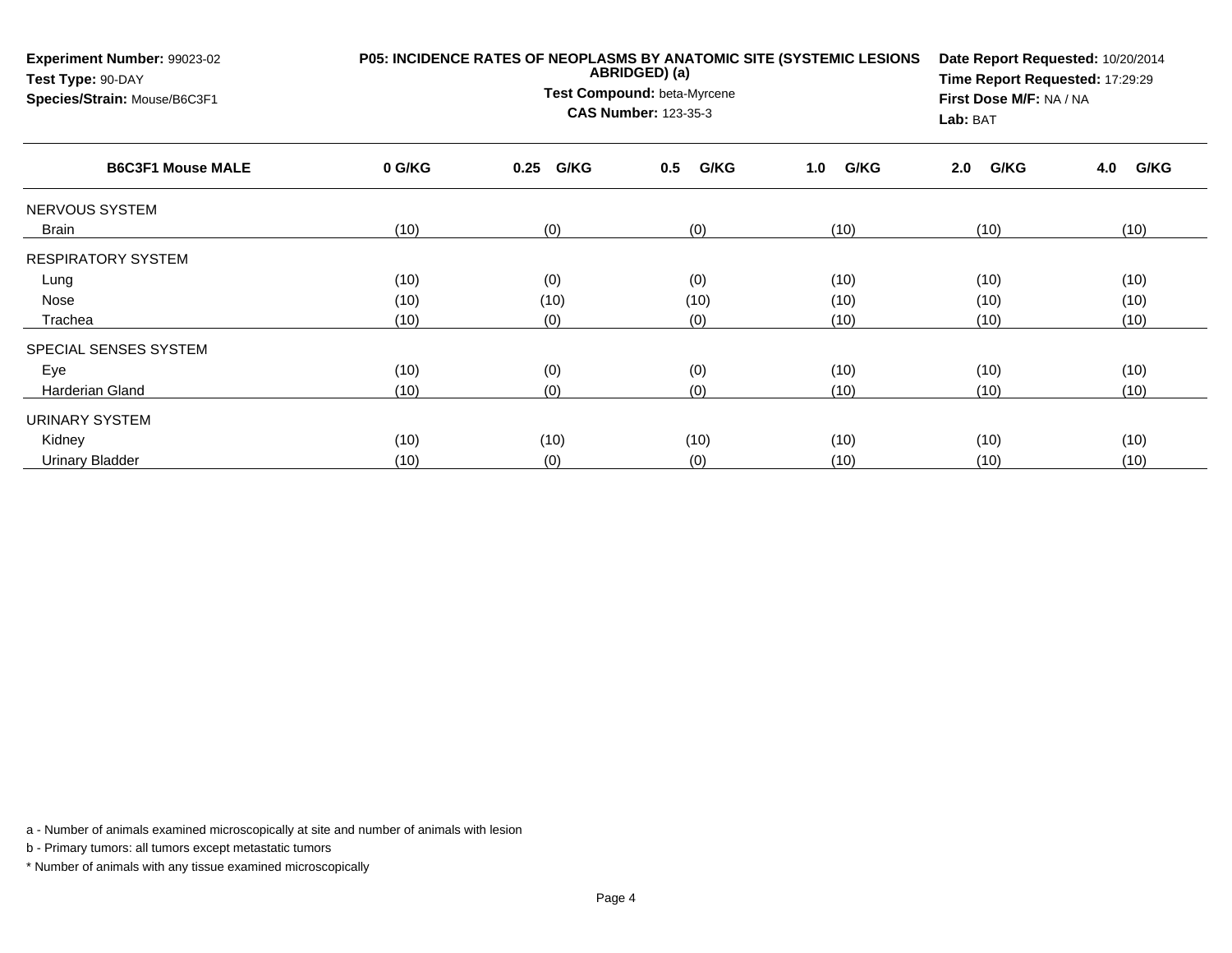| Experiment Number: 99023-02<br>Test Type: 90-DAY<br>Species/Strain: Mouse/B6C3F1    | P05: INCIDENCE RATES OF NEOPLASMS BY ANATOMIC SITE (SYSTEMIC LESIONS<br>ABRIDGED) (a)<br>Test Compound: beta-Myrcene<br><b>CAS Number: 123-35-3</b> |  |           |     |      |     |      |     | Date Report Requested: 10/20/2014<br>Time Report Requested: 17:29:29<br>First Dose M/F: NA / NA<br>Lab: BAT |     |      |  |
|-------------------------------------------------------------------------------------|-----------------------------------------------------------------------------------------------------------------------------------------------------|--|-----------|-----|------|-----|------|-----|-------------------------------------------------------------------------------------------------------------|-----|------|--|
| <b>B6C3F1 Mouse MALE</b>                                                            | 0 G/KG                                                                                                                                              |  | 0.25 G/KG | 0.5 | G/KG | 1.0 | G/KG | 2.0 | G/KG                                                                                                        | 4.0 | G/KG |  |
| <b>Tumor Summary for MALE</b>                                                       |                                                                                                                                                     |  |           |     |      |     |      |     |                                                                                                             |     |      |  |
| <b>Total Animals with Primary Neoplasms (b)</b><br><b>Total Primary Neoplasms</b>   |                                                                                                                                                     |  |           |     |      |     |      |     |                                                                                                             |     |      |  |
| <b>Total Animals with Benign Neoplasms</b><br><b>Total Benign Neoplasms</b>         |                                                                                                                                                     |  |           |     |      |     |      |     |                                                                                                             |     |      |  |
| <b>Total Animals with Malignant Neoplasms</b><br><b>Total Malignant Neoplasms</b>   |                                                                                                                                                     |  |           |     |      |     |      |     |                                                                                                             |     |      |  |
| <b>Total Animals with Metastatic Neoplasms</b><br><b>Total Metastatic Neoplasms</b> |                                                                                                                                                     |  |           |     |      |     |      |     |                                                                                                             |     |      |  |
| <b>Total Animals with Malignant Neoplasms</b><br><b>Uncertain Primary Site</b>      |                                                                                                                                                     |  |           |     |      |     |      |     |                                                                                                             |     |      |  |
| Total Animals with Neoplasms Uncertain -<br><b>Benign or Malignant</b>              |                                                                                                                                                     |  |           |     |      |     |      |     |                                                                                                             |     |      |  |
| <b>Total Uncertain Neoplasms</b>                                                    |                                                                                                                                                     |  |           |     |      |     |      |     |                                                                                                             |     |      |  |

\*\*\*END OF MALE DATA\*\*\*

a - Number of animals examined microscopically at site and number of animals with lesion

b - Primary tumors: all tumors except metastatic tumors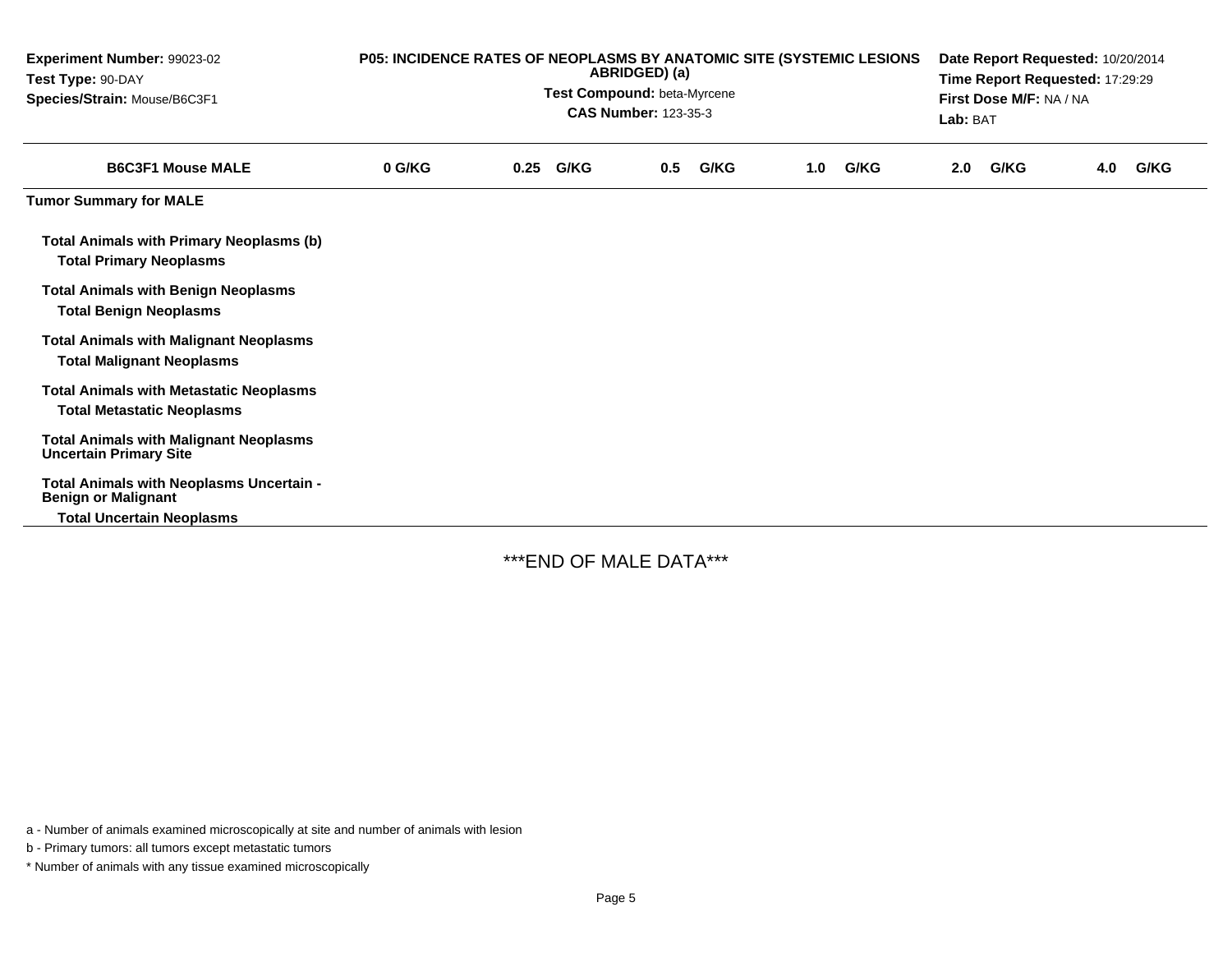| Experiment Number: 99023-02<br>Test Type: 90-DAY | P05: INCIDENCE RATES OF NEOPLASMS BY ANATOMIC SITE (SYSTEMIC LESIONS | Date Report Requested: 10/20/2014<br>Time Report Requested: 17:29:29 |                         |             |                         |             |
|--------------------------------------------------|----------------------------------------------------------------------|----------------------------------------------------------------------|-------------------------|-------------|-------------------------|-------------|
| Species/Strain: Mouse/B6C3F1                     |                                                                      | Test Compound: beta-Myrcene                                          | First Dose M/F: NA / NA |             |                         |             |
|                                                  |                                                                      | <b>CAS Number: 123-35-3</b>                                          | Lab: BAT                |             |                         |             |
| <b>B6C3F1 Mouse FEMALE</b>                       | 0 G/KG                                                               | G/KG<br>0.25                                                         | G/KG<br>0.5             | G/KG<br>1.0 | G/KG<br>2.0             | G/KG<br>4.0 |
| <b>Disposition Summary</b>                       |                                                                      |                                                                      |                         |             |                         |             |
| <b>Animals Initially In Study</b>                | 10                                                                   | 10                                                                   | 10                      | 10          | 10                      | 10          |
| <b>Early Deaths</b>                              |                                                                      |                                                                      |                         |             |                         |             |
| <b>Moribund Sacrifice</b>                        |                                                                      |                                                                      |                         |             | $\mathbf 1$             | 5           |
| <b>Natural Death</b>                             |                                                                      |                                                                      |                         |             | $\overline{\mathbf{r}}$ | 5           |
| <b>Survivors</b>                                 |                                                                      |                                                                      |                         |             |                         |             |
| <b>Terminal Sacrifice</b>                        | 10                                                                   | 10                                                                   | 10                      | 10          | $\mathbf{2}$            |             |
| <b>Animals Examined Microscopically</b>          | 10                                                                   | 10                                                                   | 10                      | 10          | 10                      | 10          |
| <b>ALIMENTARY SYSTEM</b>                         |                                                                      |                                                                      |                         |             |                         |             |
| Esophagus                                        | (10)                                                                 | (0)                                                                  | (0)                     | (10)        | (10)                    | (10)        |
| Gallbladder                                      | (10)                                                                 | (0)                                                                  | (0)                     | (9)         | (8)                     | (9)         |
| Intestine Large, Cecum                           | (10)                                                                 | (0)                                                                  | (0)                     | (10)        | (8)                     | (10)        |
| Intestine Large, Colon                           | (10)                                                                 | (0)                                                                  | (0)                     | (10)        | (7)                     | (8)         |
| Intestine Large, Rectum                          | (10)                                                                 | (0)                                                                  | (0)                     | (10)        | (10)                    | (10)        |
| Intestine Small, Duodenum                        | (10)                                                                 | (0)                                                                  | (0)                     | (10)        | (8)                     | (9)         |
| Intestine Small, Ileum                           | (10)                                                                 | (0)                                                                  | (0)                     | (10)        | (6)                     | (9)         |
| Intestine Small, Jejunum                         | (10)                                                                 | (0)                                                                  | (0)                     | (10)        | (6)                     | (9)         |
| Liver                                            | (10)                                                                 | (10)                                                                 | (10)                    | (10)        | (10)                    | (10)        |
| Oral Mucosa                                      | (10)                                                                 | (0)                                                                  | (2)                     | (10)        | (10)                    | (10)        |
| Pancreas                                         | (10)                                                                 | (10)                                                                 | (10)                    | (10)        | (10)                    | (10)        |
| Salivary Glands                                  | (10)                                                                 | (0)                                                                  | (0)                     | (10)        | (10)                    | (10)        |
| Stomach, Forestomach                             | (10)                                                                 | (10)                                                                 | (10)                    | (10)        | (10)                    | (10)        |
| Stomach, Glandular                               | (10)                                                                 | (0)                                                                  | (0)                     | (10)        | (10)                    | (10)        |
| CARDIOVASCULAR SYSTEM                            |                                                                      |                                                                      |                         |             |                         |             |
| <b>Blood Vessel</b>                              | (10)                                                                 | (0)                                                                  | (0)                     | (10)        | (10)                    | (10)        |
| Heart                                            | (10)                                                                 | (0)                                                                  | (0)                     | (10)        | (10)                    | (10)        |

b - Primary tumors: all tumors except metastatic tumors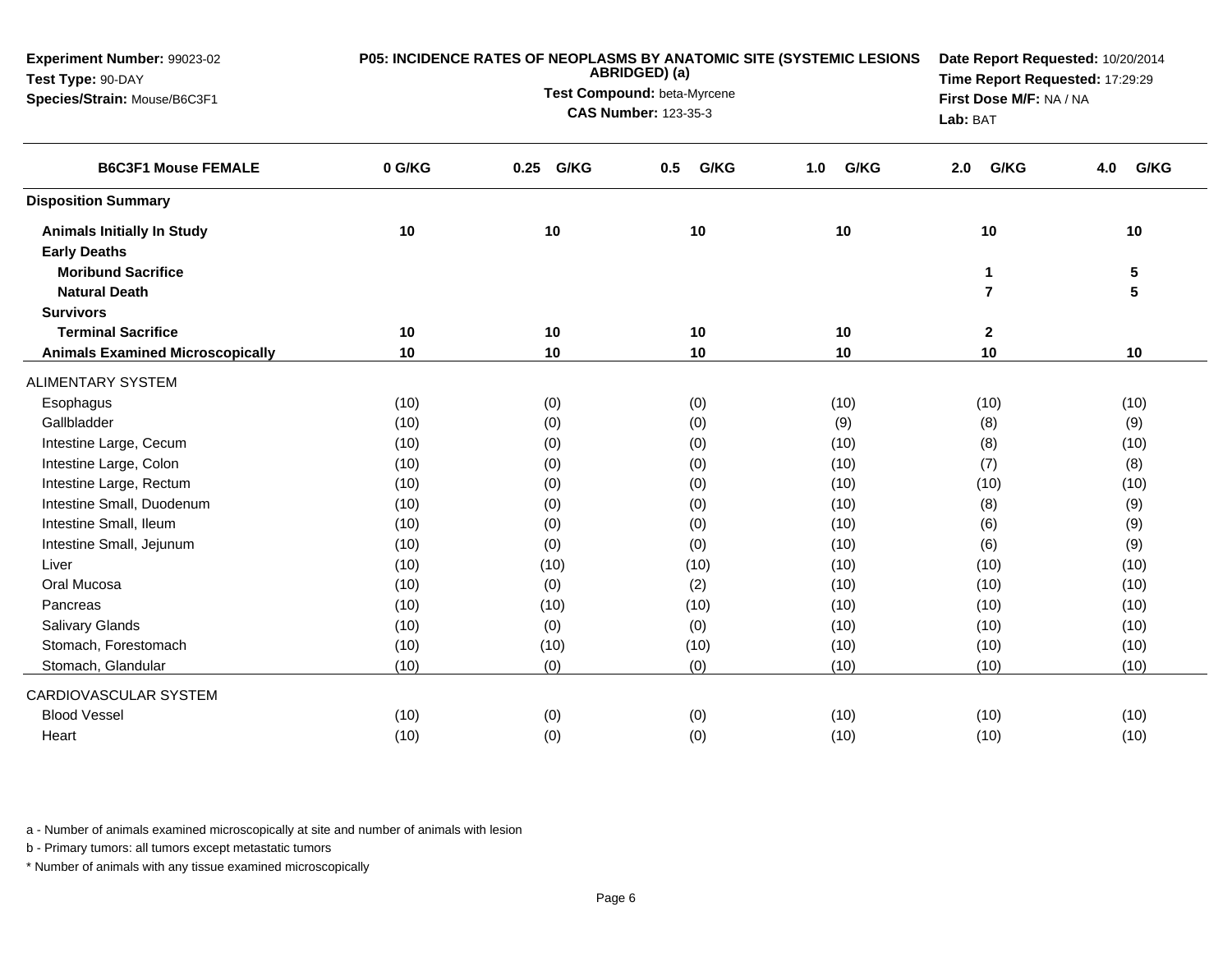| Experiment Number: 99023-02<br>Test Type: 90-DAY<br>Species/Strain: Mouse/B6C3F1 | P05: INCIDENCE RATES OF NEOPLASMS BY ANATOMIC SITE (SYSTEMIC LESIONS | Date Report Requested: 10/20/2014<br>Time Report Requested: 17:29:29<br>First Dose M/F: NA / NA<br>Lab: BAT |             |             |             |             |
|----------------------------------------------------------------------------------|----------------------------------------------------------------------|-------------------------------------------------------------------------------------------------------------|-------------|-------------|-------------|-------------|
| <b>B6C3F1 Mouse FEMALE</b>                                                       | 0 G/KG                                                               | G/KG<br>0.25                                                                                                | G/KG<br>0.5 | G/KG<br>1.0 | G/KG<br>2.0 | G/KG<br>4.0 |
| <b>ENDOCRINE SYSTEM</b>                                                          |                                                                      |                                                                                                             |             |             |             |             |
| <b>Adrenal Cortex</b>                                                            | (10)                                                                 | (0)                                                                                                         | (0)         | (10)        | (10)        | (10)        |
| Adrenal Medulla                                                                  | (10)                                                                 | (0)                                                                                                         | (0)         | (10)        | (10)        | (10)        |
| Parathyroid Gland                                                                | (10)                                                                 | (0)                                                                                                         | (0)         | (8)         | (8)         | (5)         |
| <b>Pituitary Gland</b>                                                           | (10)                                                                 | (0)                                                                                                         | (0)         | (10)        | (10)        | (10)        |
| <b>Thyroid Gland</b>                                                             | (10)                                                                 | (0)                                                                                                         | (0)         | (10)        | (10)        | (10)        |
| <b>GENERAL BODY SYSTEM</b><br>None                                               |                                                                      |                                                                                                             |             |             |             |             |
| <b>GENITAL SYSTEM</b>                                                            |                                                                      |                                                                                                             |             |             |             |             |
| <b>Clitoral Gland</b>                                                            | (10)                                                                 | (0)                                                                                                         | (0)         | (10)        | (9)         | (10)        |
| Ovary                                                                            | (10)                                                                 | (0)                                                                                                         | (0)         | (10)        | (10)        | (10)        |
| Uterus                                                                           | (10)                                                                 | (0)                                                                                                         | (0)         | (10)        | (10)        | (10)        |
| <b>HEMATOPOIETIC SYSTEM</b>                                                      |                                                                      |                                                                                                             |             |             |             |             |
| <b>Bone Marrow</b>                                                               | (10)                                                                 | (10)                                                                                                        | (10)        | (10)        | (10)        | (10)        |
| Lymph Node, Mandibular                                                           | (10)                                                                 | (10)                                                                                                        | (10)        | (10)        | (8)         | (10)        |
| Lymph Node, Mesenteric                                                           | (10)                                                                 | (10)                                                                                                        | (10)        | (10)        | (10)        | (10)        |
| Spleen                                                                           | (10)                                                                 | (10)                                                                                                        | (10)        | (10)        | (10)        | (10)        |
| Thymus                                                                           | (10)                                                                 | (10)                                                                                                        | (10)        | (10)        | (10)        | (10)        |
| <b>INTEGUMENTARY SYSTEM</b>                                                      |                                                                      |                                                                                                             |             |             |             |             |
| Mammary Gland                                                                    | (10)                                                                 | (0)                                                                                                         | (0)         | (10)        | (10)        | (10)        |
| Skin                                                                             | (10)                                                                 | (0)                                                                                                         | (0)         | (10)        | (10)        | (10)        |
| MUSCULOSKELETAL SYSTEM                                                           |                                                                      |                                                                                                             |             |             |             |             |
| <b>Bone</b>                                                                      | (10)                                                                 | (0)                                                                                                         | (0)         | (10)        | (10)        | (10)        |
| NERVOUS SYSTEM                                                                   |                                                                      |                                                                                                             |             |             |             |             |
| <b>Brain</b>                                                                     | (10)                                                                 | (0)                                                                                                         | (0)         | (10)        | (10)        | (10)        |

b - Primary tumors: all tumors except metastatic tumors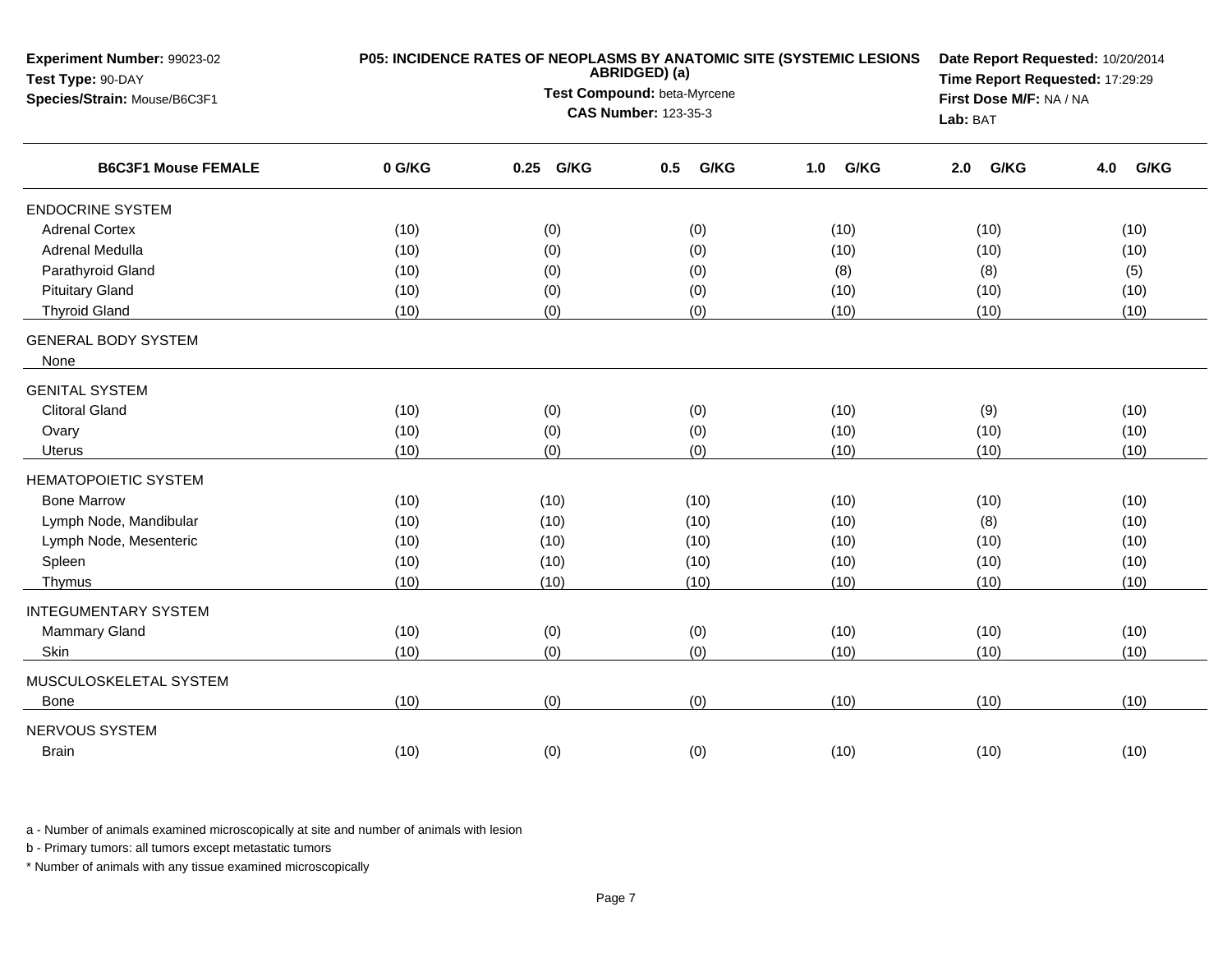| Experiment Number: 99023-02<br>Test Type: 90-DAY<br>Species/Strain: Mouse/B6C3F1 | P05: INCIDENCE RATES OF NEOPLASMS BY ANATOMIC SITE (SYSTEMIC LESIONS | Date Report Requested: 10/20/2014<br>Time Report Requested: 17:29:29<br>First Dose M/F: NA / NA<br>Lab: BAT |             |             |             |             |
|----------------------------------------------------------------------------------|----------------------------------------------------------------------|-------------------------------------------------------------------------------------------------------------|-------------|-------------|-------------|-------------|
| <b>B6C3F1 Mouse FEMALE</b>                                                       | 0 G/KG                                                               | G/KG<br>0.25                                                                                                | G/KG<br>0.5 | G/KG<br>1.0 | G/KG<br>2.0 | G/KG<br>4.0 |
| <b>Peripheral Nerve</b>                                                          | (1)                                                                  | (0)                                                                                                         | (0)         | (0)         | (0)         | (0)         |
| Spinal Cord                                                                      | (0)                                                                  | (0)                                                                                                         | (0)         | (0)         | (0)         | (1)         |
| <b>RESPIRATORY SYSTEM</b>                                                        |                                                                      |                                                                                                             |             |             |             |             |
| Lung                                                                             | (10)                                                                 | (0)                                                                                                         | (0)         | (10)        | (10)        | (10)        |
| Nose                                                                             | (10)                                                                 | (10)                                                                                                        | (10)        | (10)        | (10)        | (10)        |
| Trachea                                                                          | (10)                                                                 | (0)                                                                                                         | (0)         | (10)        | (10)        | (10)        |
| SPECIAL SENSES SYSTEM                                                            |                                                                      |                                                                                                             |             |             |             |             |
| Ear                                                                              | (2)                                                                  | (0)                                                                                                         | (0)         | (0)         | (0)         | (0)         |
| Eye                                                                              | (10)                                                                 | (0)                                                                                                         | (0)         | (10)        | (10)        | (10)        |
| Harderian Gland                                                                  | (10)                                                                 | (0)                                                                                                         | (0)         | (10)        | (10)        | (9)         |
| URINARY SYSTEM                                                                   |                                                                      |                                                                                                             |             |             |             |             |
| Kidney                                                                           | (10)                                                                 | (10)                                                                                                        | (10)        | (10)        | (10)        | (10)        |
| Urinary Bladder                                                                  | (10)                                                                 | (0)                                                                                                         | (0)         | (10)        | (10)        | (10)        |

b - Primary tumors: all tumors except metastatic tumors